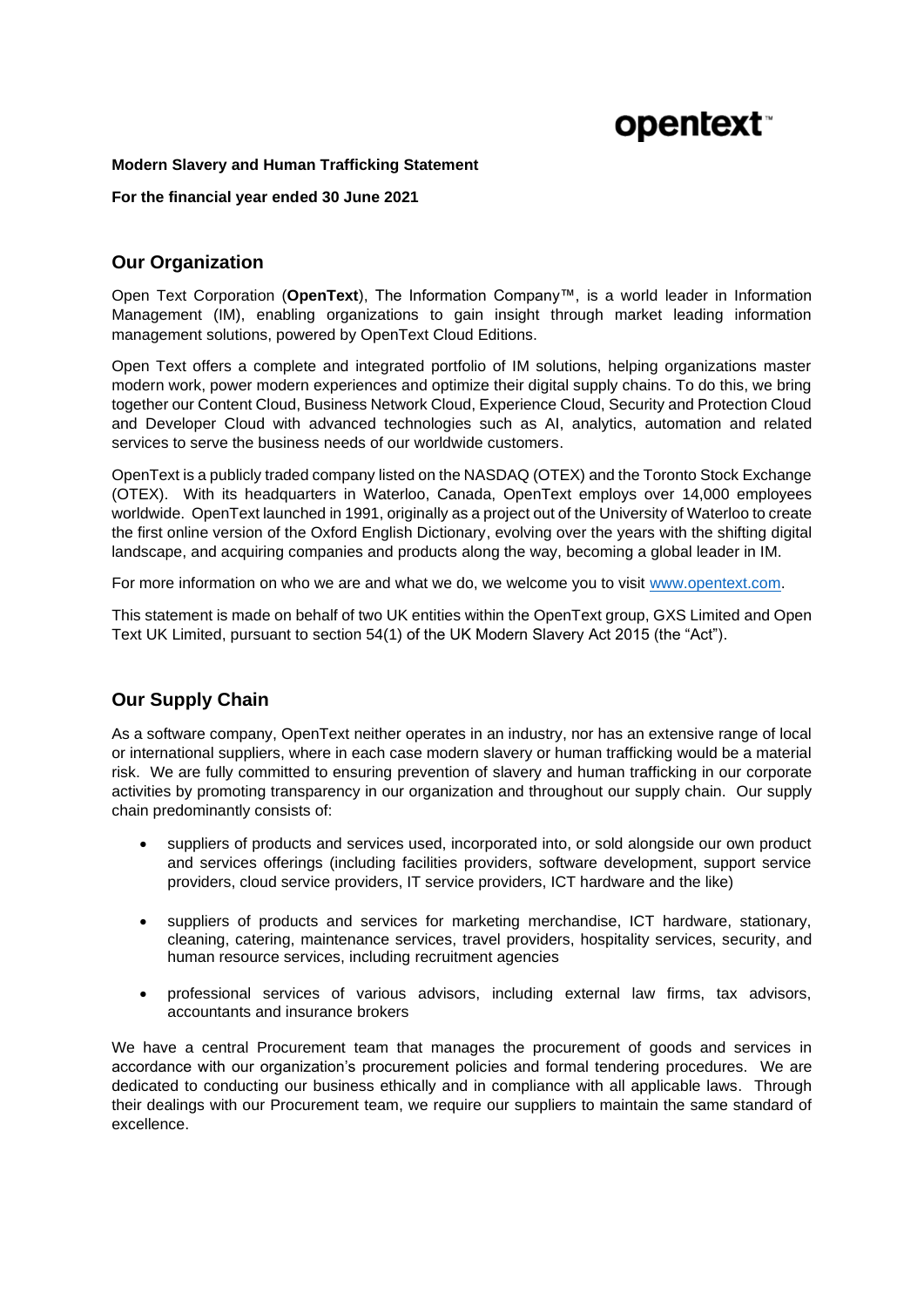## **Our Policies and Commitments**

We take very seriously our responsibilities to:

- Act ethically and with integrity in every situation, and to support an ethical supply chain
- Embrace diversity, inclusion, and respect in our workplace, and to empower our employees
- Work with local organizations to support the communities in which we operate
- Mitigate our environmental impact and help our customers do the same

We are committed to our role as a responsible corporate citizen. Through numerous initiatives, we support education and innovation for global change, children and family and global disaster relief. In keeping with this promise, we direct our resources where they will have the most impact. Full details of our Corporate Giving Program can be found [here.](https://www.opentext.com/about/opentext-corporate-giving-program)

#### *Equity, Diversity and Inclusion*

With over 14,000 employees worldwide, working across teams and cultures to innovate and deliver solutions to our clients is part of who we are. Our culture is embraced in the day to-day and reinforced through the design of our talent programs. From flexibility in how we work to a commitment to ensuring fairness in our recruiting and development processes, our goal is to harness the power of diversity.

We have a comprehensive Equity, Diversity and Inclusion (ED&I) program, focussing on supporting and developing under-represented minorities, with a strong emphasis on gender, race and Black communities. There are five strategic pillars to our ED&I approach: Awareness, Hiring & Development, Civic Action, Power of Business and Analysis & Governance. For each pillar, we have teams composed of passionate volunteers that drive focussed initiatives, and all employees are encouraged to participate in our ED&I programs.

Our Employment Equity and Diversity Policy provides direction on maintaining a working environment that is inclusive of everyone, regardless of culture, national origin, race, color, gender, gender identification, sexual orientation, family status, age, veteran status, disability, class, caste, religion, or other basis, including those protected by applicable laws. We firmly believe in the power of diversity and the ability of multiple backgrounds and points of view to contribute to a stronger whole.

We recognize the importance of increasing female representation in the technology industry and created the Women in Technology (WIT) program to advance gender equality. In the financial year 2021, OpenText expanded the WIT program with the introduction of our WIT Affinity Group. Since its inception, this group has evolved into a robust community with representation across every continent from over 800 participants. Our Employment Equity & Diversity Policy is available upon request.

#### *Compensation and Benefits*

We are confident we offer our employees a competitive compensation package and attractive group benefit plans, which are designed to protect employees and their dependents against financial hardship due to illness or injury.

Our time-off policies recognize that employees can only bring their best selves to work when they are well rested and focussed. We remind our employees to take their vacation time, to recharge and reenergize, and we ensure our time-off policies provide flexible time off for religious observation and volunteer activities.

As we look to the future, we know that critical issues related to well-being, including mental health, will continue to be a part of our industry, our workplaces, and our communities. Employee wellness is a top priority, and plans are in place to help make life easier and to ensure a work-life balance. We will continue to evolve our benefits programs to address our employees' evolving needs.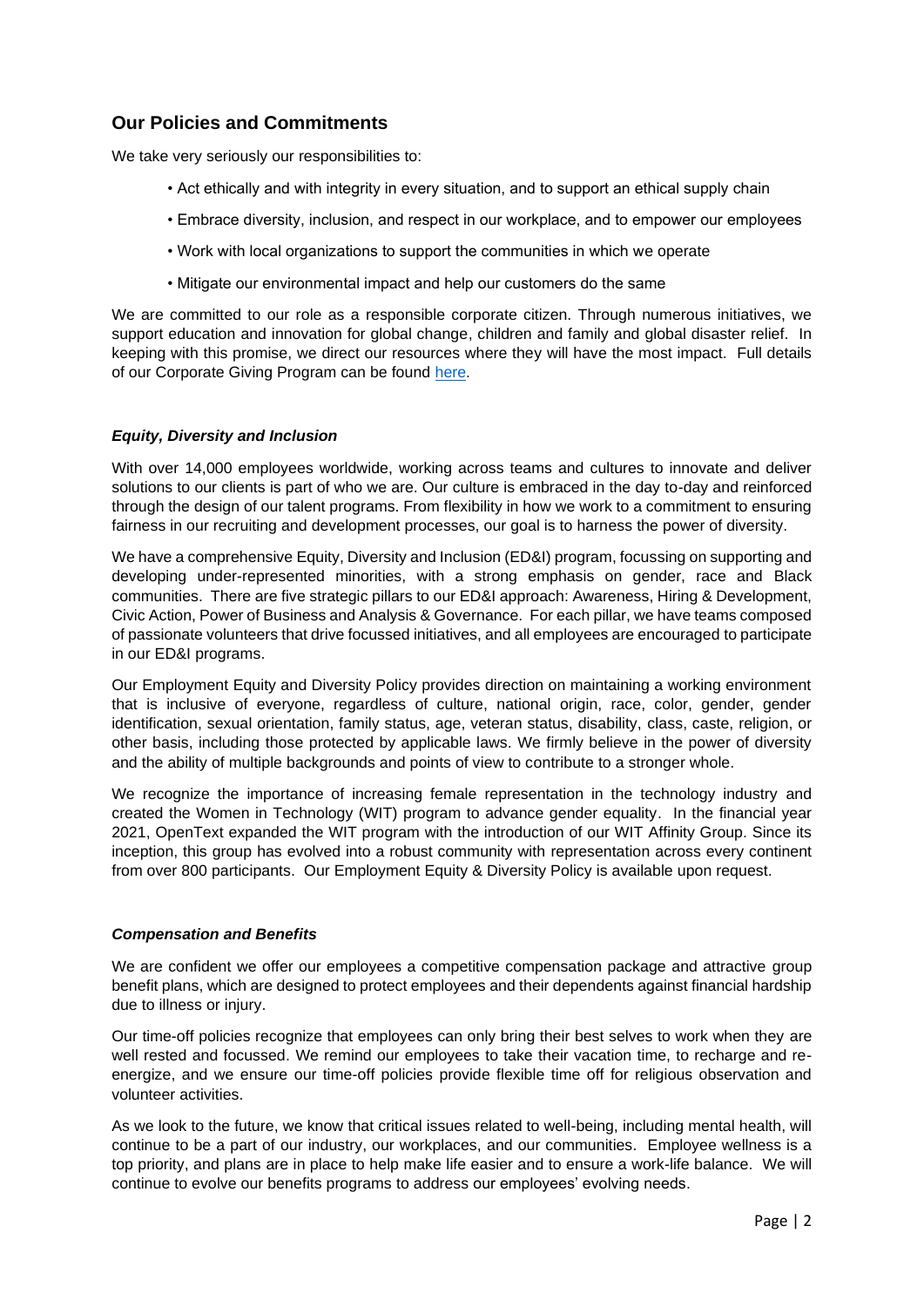#### *Recruitment*

We take a holistic approach to making OpenText a great place to work by creating a work environment in which employees want to stay, grow and thrive by fostering a safe and inclusive space for all employees. We believe in equal opportunity for all, and with this in mind, we work hard to ensure that our open positions are accessible and desirable to all who are interested in applying.

Our recruitment procedures include a robust background check policy and recruitment process to ensure that people working for us are of legal age and have legal status. In addition, background checks are performed in order to verify education, employment history and residential status, where applicable. Our Talent Acquisition principles and processes support the equal treatment of applicants and employees.

Trust is one of our core values, and to maintain our company's position as a market leader, it is crucial for us to earn the trust of our customers, our employees, our investors, and the communities in which we operate. We are committed to complying with all applicable laws and regulations, and employees are not only expected to obey all applicable laws and regulations, but also to conduct themselves with integrity and respect. Our [Code of Business Conduct and Ethics](https://www.opentext.com/file_source/OpenText/en_US/PDF/opentext-code-of-conduct-document.pdf) explains how we can do our part in achieving these important objectives, and all employees, officers, directors, vendors, contractors and partners are expected to conduct themselves in a manner consistent with our Code of Business Conduct and Ethics.

Respect for human rights is embedded in our Code of Business Conduct and Ethics and in our [Human](https://www.opentext.com/file_source/OpenText/en_US/PDF/opentext-human-rights-statement.pdf)  [Rights Statement,](https://www.opentext.com/file_source/OpenText/en_US/PDF/opentext-human-rights-statement.pdf) and reflected in our labor policies, which address the fundamental conventions of the International Labour Organization (ILO). Specific commitments include taking action against human trafficking, child labor and forced labor in our operations and supply chain. OpenText employees are prohibited from engaging in trafficking in persons, which includes but is not limited to the illegal movement of people, trafficking in persons, sexual exploitation, and the use of forced or child labor of any form. Any employee believing he or she has been a victim of human trafficking, child labor or forced labor, or has knowledge of such offenses must report any such incident to his or her manager, the next level of management, Human Resources or the Compliance Officer.

In the workplace, we are dedicated to creating an environment where every employee is safe, treated with dignity and respect, and afforded equal opportunities to succeed. Our annual Code of Business Conduct and Ethics training covers human rights issues and is proactively communicated to employees and included in annual compliance training. Additional training is provided in specific regions or countries where legally required.

It is important to us to maintain a workplace in which the company can receive and address concerns regarding any matter governed by the Code of Business Conduct and Ethics. Employees, officers and directors are encouraged to raise such concerns on a confidential basis, free from discrimination, retaliation or harassment, anonymously or otherwise, to our Compliance Officer.

As part of the OpenText Board governance process, we review the Code of Business Conduct and Ethics annually to ensure that it remains robust, addresses evolving risk and circumstances and stays up to date with applicable legislation worldwide, including the Act.

Additional OpenText policies and procedures which are relevant for mitigating the risk of slavery or human trafficking occurring in our organization's business or in our supply chain include the following:

- Approvals & Signing Authorities
- Anti-corruption
- Accommodation
- Background Checks
- Employment Equity and Diversity
- Employee Privacy / Notice
- Grievance and Disciplinary
- Health & Safety Corporate Statement
- Occupational Health and Safety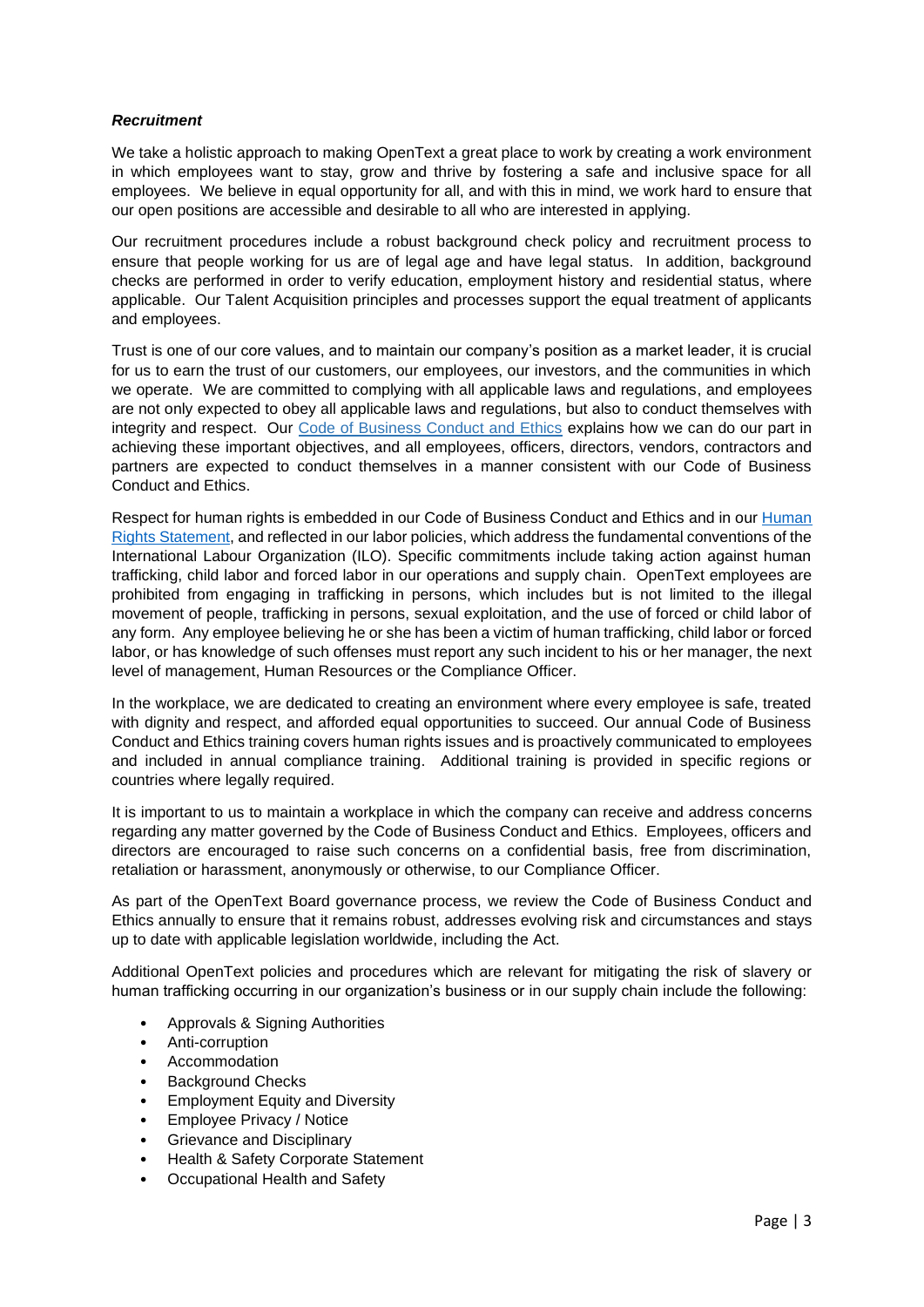- Respect in the Workplace
- Supplier Code of Conduct
- Whistleblowing
- Working Conditions
- Workplace Harassment and Discrimination
- Workplace Violence Prevention

#### *Corporate Citizenship*

We understand that corporate citizenship is the foundation of a responsible business and giving due consideration to environmental, social, and governance (ESG) factors that can affect our company's long-term performance. When these three vectors are aligned, not only do we operate more efficiently as a business, but we are better positioned to face the challenges ahead and make a greater contribution to society. Our actions are guided by core values that inspire us to achieve higher levels of performance. These values inform how we work, both through our culture and our practices.

#### **Our Values**

- Be deserving of trust
- We sweat the details
- The unexpected wow
- We aim high
- We, not I

We are committed to working toward sustainability in our operations and meeting the social and environmental expectations of our stakeholders. We are a signatory to the United Nations Global Compact. Our business operations are conducted in ways that respect human rights, support our workforce, and interact with our clients and suppliers with integrity. In an age of information disruption, we see opportunity to use technology for the greater good – and we aspire to unlock its potential to advance societal goals and accelerate positive change The foundations of our Corporate [Citizenship](https://www.opentext.com/about/corporate-citizenship) [Program](https://www.opentext.com/about/corporate-citizenship) align with our corporate values: to foster trust with our customers, employees, partners, and shareholders; demonstrate excellence; continually innovate; cultivate the company as the best place to work; and to ensure our customers are successful. Our second [Corporate Citizenship Report](https://www.opentext.co.uk/file_source/OpenText/en_US/PDF/opentext-corporate-citizenship-report-fy21-final-en.pdf) outlines our priorities, practices and ambitions. Our corporate citizenship governance framework sets out a structured approach to pursuing and managing activities across the company. The Report outlines our priorities and actions in the following areas:

- Data Privacy & Information Security
- Equity, Diversity & Inclusion
- Culture & Human Capital Development
- Financial Performance

## **Risk Assessment and Due Diligence**

Our Suppliers are expected to conduct their businesses responsibly, ethically and sustainably and comply with applicable laws and regulations. Our [Supplier Code of Conduct](https://www.opentext.com/file_source/OpenText/en_US/PDF/opentext-legal-supplier-code-business-conduct.pdf) underpins our commercial relationships and outlines the standards that we require our suppliers to meet. Our expectations apply to supplier environmental responsibility, upholding human rights, integrity, and fair and honest dealings. To the extent reasonably possible, we will not knowingly engage with suppliers (including their supply chain) that are likely to cause adverse social and environmental impacts. We prioritize suppliers who demonstrate that they have embedded sustainability within their products, their operations and their supply chains.

We are committed to equity, diversity and inclusion within our supply chain and believe that diversity contributes to innovation. We expect all of our suppliers to conduct themselves in a manner consistent with our Supplier Code of Conduct and to have in place their own internal policies and practices to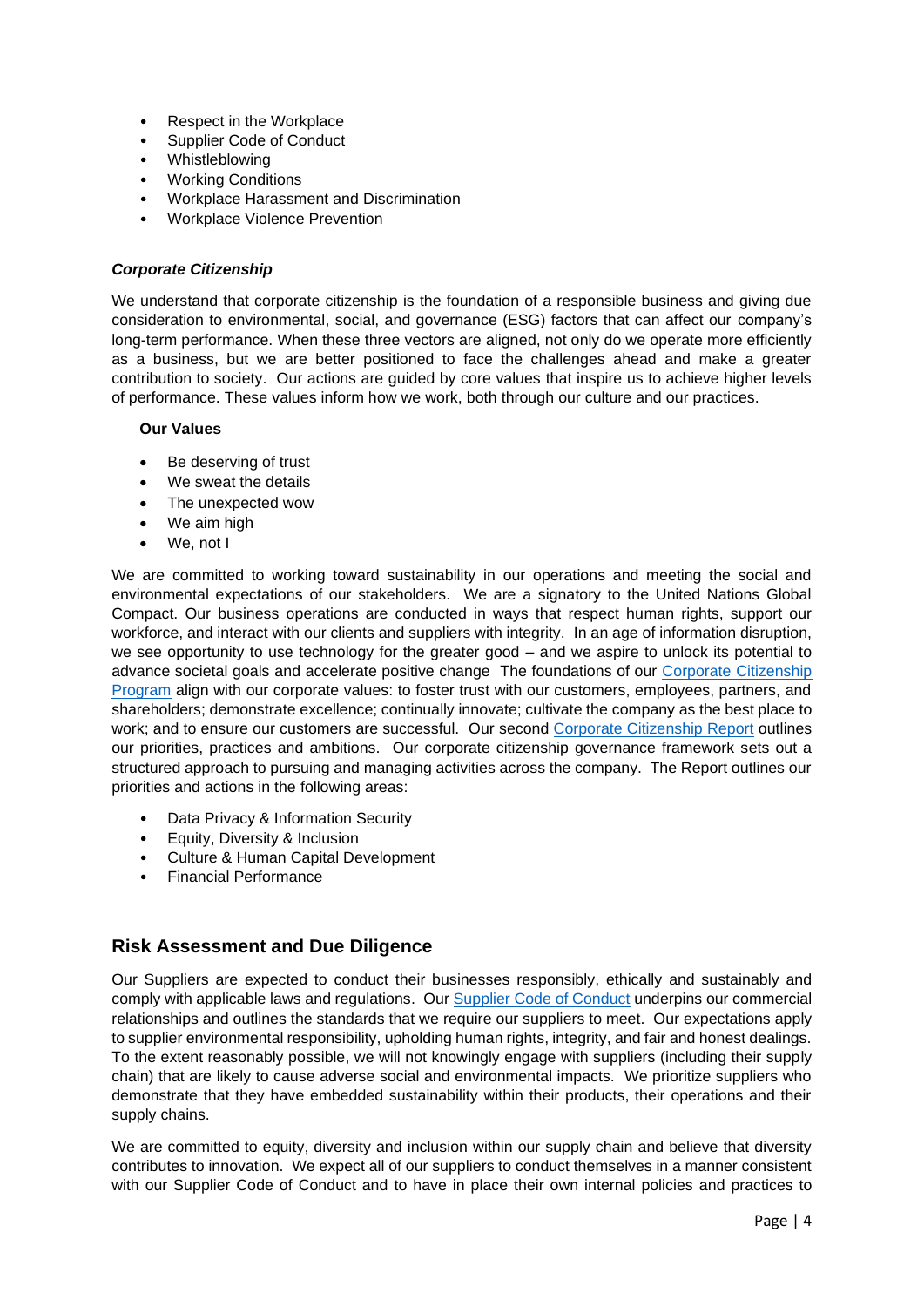promote equity, diversity and inclusion across their organization and supply chain. We also expect all of our suppliers to have in place effective policies and procedures to ensure compliance with applicable labor laws including, but not limited to, laws related to slavery, servitude and forced or compulsory labor, bonded labor, child or otherwise underage labor, anti-human trafficking, wages and benefits, working hours, an employee's right to leave one's employment, freedom of association and collective bargaining. Suppliers are expected to have in place procedures to manage ethical issues within their supply chain including, but not limited to, all labour-related processes to ensure compliance with our requirements.

Our Request for Proposal (RFP) template includes risk analysis questions to prospective suppliers, seeking to elicit information on a supplier's business model and how its supply chain is engaged, as well as the composition of a supplier's workforce. Our RFP also now includes sustainability criteria, including whether suppliers report on their social and environmental performance, have public commitments and goals, and whether they have third party sustainability certifications corporate-wide or specific to the products/services they supply to OpenText.

Our supplier agreements make clear that suppliers must provide goods and services in accordance with our Supplier Code of Conduct, and that all OpenText policies and procedures must be adhered to. Where our agreement is not utilised, we include our own language requiring the supplier to adhere to our Supplier Code of Conduct. Our purchase order terms and conditions, together with our supplier agreements, include a termination clause for non-compliance of our Supplier Code of Conduct as a material breach.

In the financial year 2021, a trusted supplier risk monitoring solution was implemented. New suppliers are subject to an appropriate level of risk assessment and screening. We monitor against various government sanctions, violations (including labor, health & safety, ethical/regulatory and environmental matters) and financial/credit risks. This active monitoring provides us with a means to further ensure that suppliers are compliant with relevant legislation and key elements of our Supplier Code of Conduct. As part of our review, we also receive corporate social responsibility ratings for our top tier suppliers. Active monitoring of our top tier suppliers provides us with a means to ensure that they are compliant with relevant legislation and key elements of our Supplier Code of Conduct. Suppliers identified as having a higher risk are requested to provide additional information to ensure they have social and environmental policies and practices in place to mitigate.

We have joined various industry initiatives to help accelerate progress and impact. Many of our customers use EcoVadis, a trusted third-party provider of business Corporate Social Responsibility (CSR) ratings, to assess their suppliers. For the financial year 2021, OpenText had a bronze rating.

Our Enterprise Risk Management program drives the identification, analysis and management of risk across OpenText. The board of OpenText has overall responsibility for risk oversight. The board is responsible for overseeing management's implementation and operation of enterprise risk management, either directly or through its committees, which report to the board with respect to risk oversight undertaken in accordance with their respective charters.

At least annually, the board reviews with management the risks inherent in the business of the company (including appropriate crisis preparedness, business continuity, information systems controls, cybersecurity, disaster recovery plans and environmental, social and governance matters), the appropriate degree of risk mitigation and risk control, overall compliance with and the effectiveness of the company's risk management policies, and residual risks after implementation of controls.

# **Staff Training**

As a publicly traded, global company, employees are required to complete on an annual basis a number of mandatory compliance training courses as a result of industry, regional or corporate requirements, and to familiarise themselves with our corporate policies and procedures. In particular, all employees must complete annual Code of Business Conduct and Ethics training and sign off that they understand and are compliant with these organizational expectations.